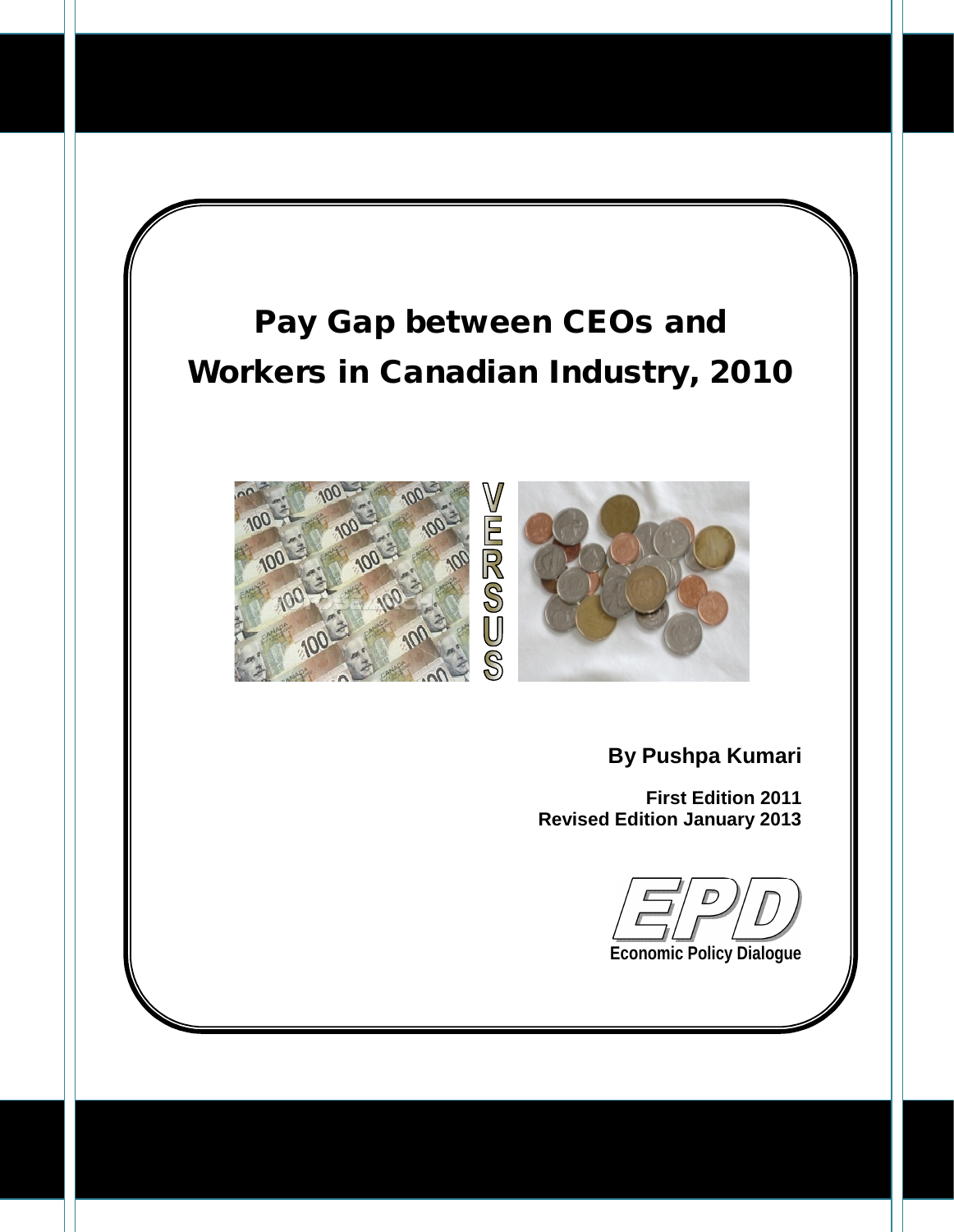#### About the Author

Pushpa Kumari is a Senior Economist at Economic Policy Dialogue. She is an M A, M Phil, Ph D in Economics. Having Research and teaching experience of more than a decade, she has many publications to her credit.

#### [pushpa@epdonline.org](mailto:pushpa@epdonline.org) €€€€€€€€€€€€€€€€€€€€€€€€€€€€€€€€€€€€€

#### Economic Policy Dialogue

Economic Policy Dialogue (EPD) is a Toronto-based independent research organization that brings forth the economic policy issues which affect the people, society, business, and environment at national and international level; and also, seeks to put forward the policy alternatives through constructive dialogue.

#### <www.epdonline.org>

[epd@epdonline.org](mailto:epd@epdonline.org) €€€€€€€€€€€€€€€€€€€€€€€€€€€€€€€€€€€€€

#### **Disclaimer**

Views expressed in this study are of the author only and do not necessarily reflect the opinion of the organization for which this study has been undertaken.

#### €€€€€€€€€€€€€€€€€€€€€€€€€€€€€€€€€€€€€

#### € 2013 Pushpa Kumari

Reproduction in whole or in part without written permission from the organization is strictly prohibited.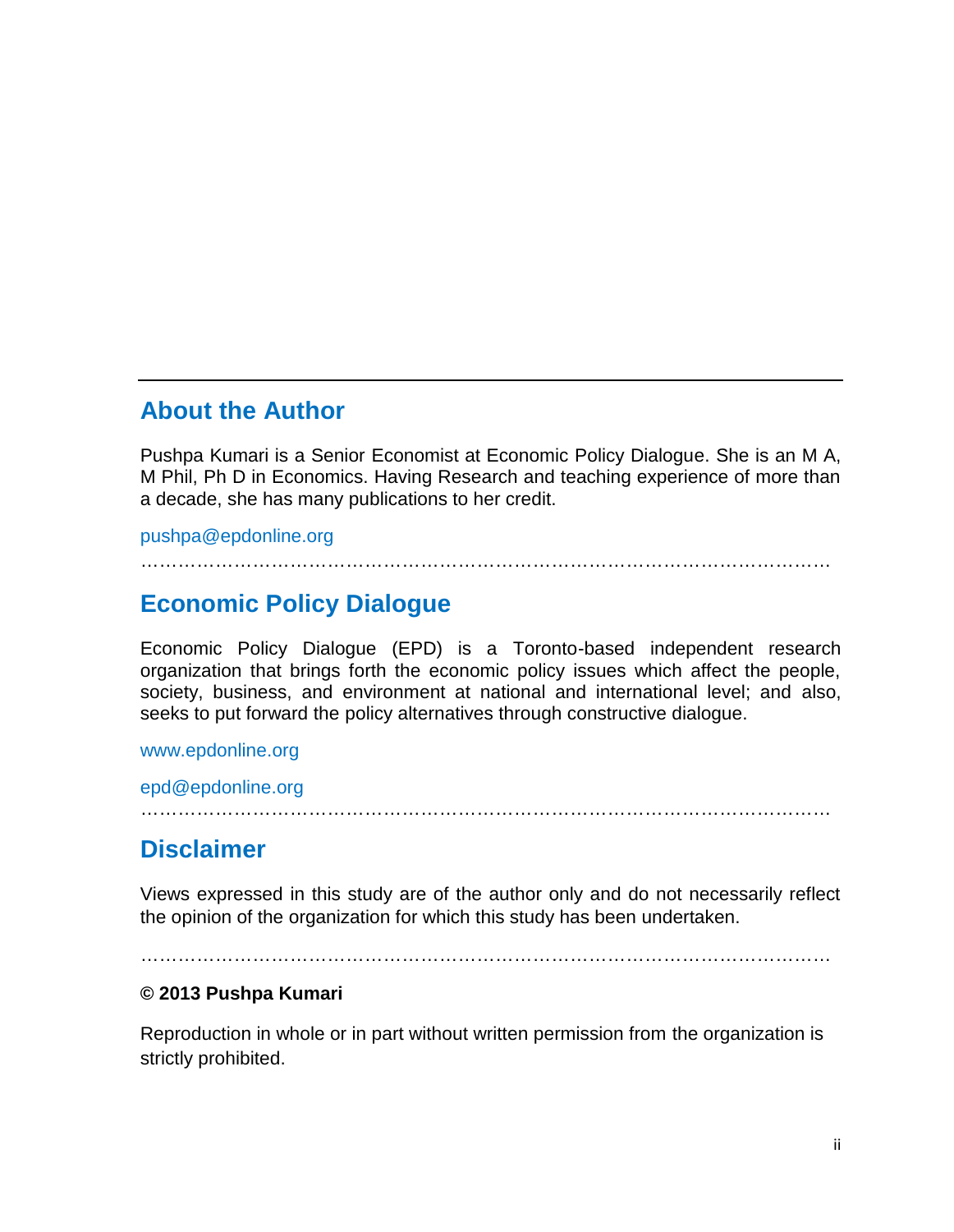## **Index**

| Part 2: Pay Gap between CEOs and other Employees in entire Canadian Industry, |
|-------------------------------------------------------------------------------|
| Part 3: Pay Gap between CEOs and Other Employees in various Sectors of        |
|                                                                               |
|                                                                               |

## **List of Graphs**

| Graph 1: Percentage Distribution of (Top 100 Companies') Total CEO         |
|----------------------------------------------------------------------------|
| Graph 2: Comparison between Average Annual Pays of a CEO (of the Top 100   |
| Graph 3: Ratio between Average Annual Pays of a CEO (of the Top 100        |
| Graph 4: Ratio between Average Annual Pays of a CEO (of Top 100 Companies) |

## **List of Tables**

| Table 1: Distribution of (Top 100 Companies') Total CEO Compensation into Major |
|---------------------------------------------------------------------------------|
|                                                                                 |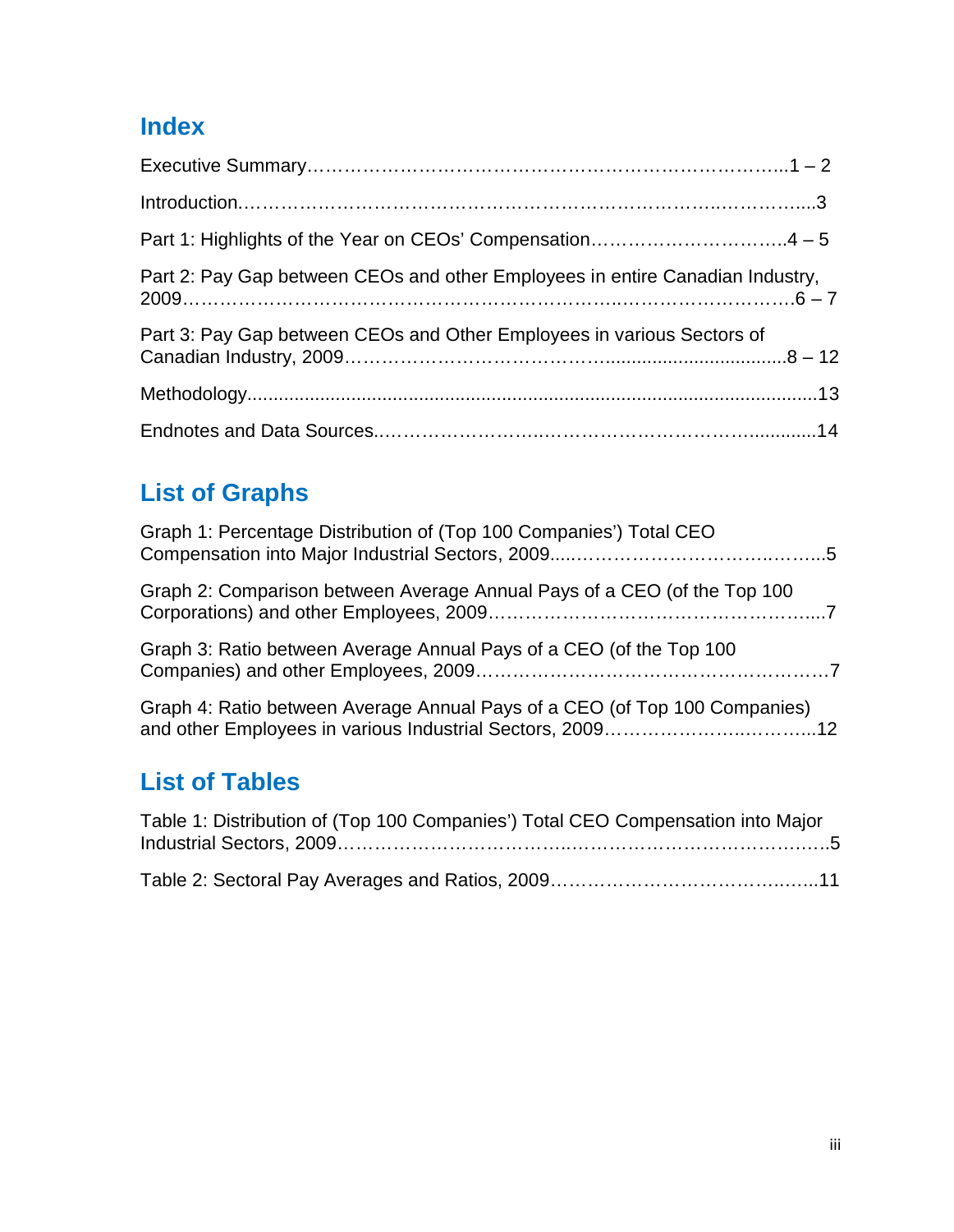### **Executive Summary**

Pay Gap Survey 2010 reports the pay gap between CEOs of the top 100 companies and workers in the Canadian industry as a whole and also in its various sectors during 2009. Some of the key points of this year's survey are presented here.

Top 100 public companies had 103 CEOs in the list during 2009. The highest and lowest compensation earning CEOs were: Aaron Regent of Barrick Gold Corp. (\$24,217,040), and Keith MacPhail of Bonavista Energy Trust (\$185,000).

These all 103 CEOs received a total compensation of \$563,863,200 in 2009. Total compensation pool decreased by more than 4 per cent from that of the last year.

Three sectors – Oil and Gas, Financial Services, and Precious Metals – seemed to have dominated the total compensation pool by taking away about 51 per cent share of it; whereas, remaining about 49 per cent share was being distributed among another 14 sectors.

A CEO of the top 100 companies earned an average of about \$5.5 million, whereas a typical Canadian employee (hourly-&-salaried) earned an average of about \$43 thousand and an hourly paid employee about \$32 thousand in 2009. A CEO experienced about 4 per cent decrease in his annual average compensation from the last year, whereas an employee had an increase of 1.6 per cent and hourly employee about 0.3 per cent in their respective pays. A 3% fall in GDP growth in the Canadian economy during 2009 as an aftermath of the global financial crisis might be responsible for this fall in average compensation.

A CEO earned 128 times than a typical employee and 171 times than an hourly-paid employee in 2009.

Food Services sector had the lowest average employees' pay (salaried-&-hourly: 16,048, hourly: 13,426), and Oil and Gas had the highest average employees' pay (salaried-&-hourly: 105,396, hourly: 106,519).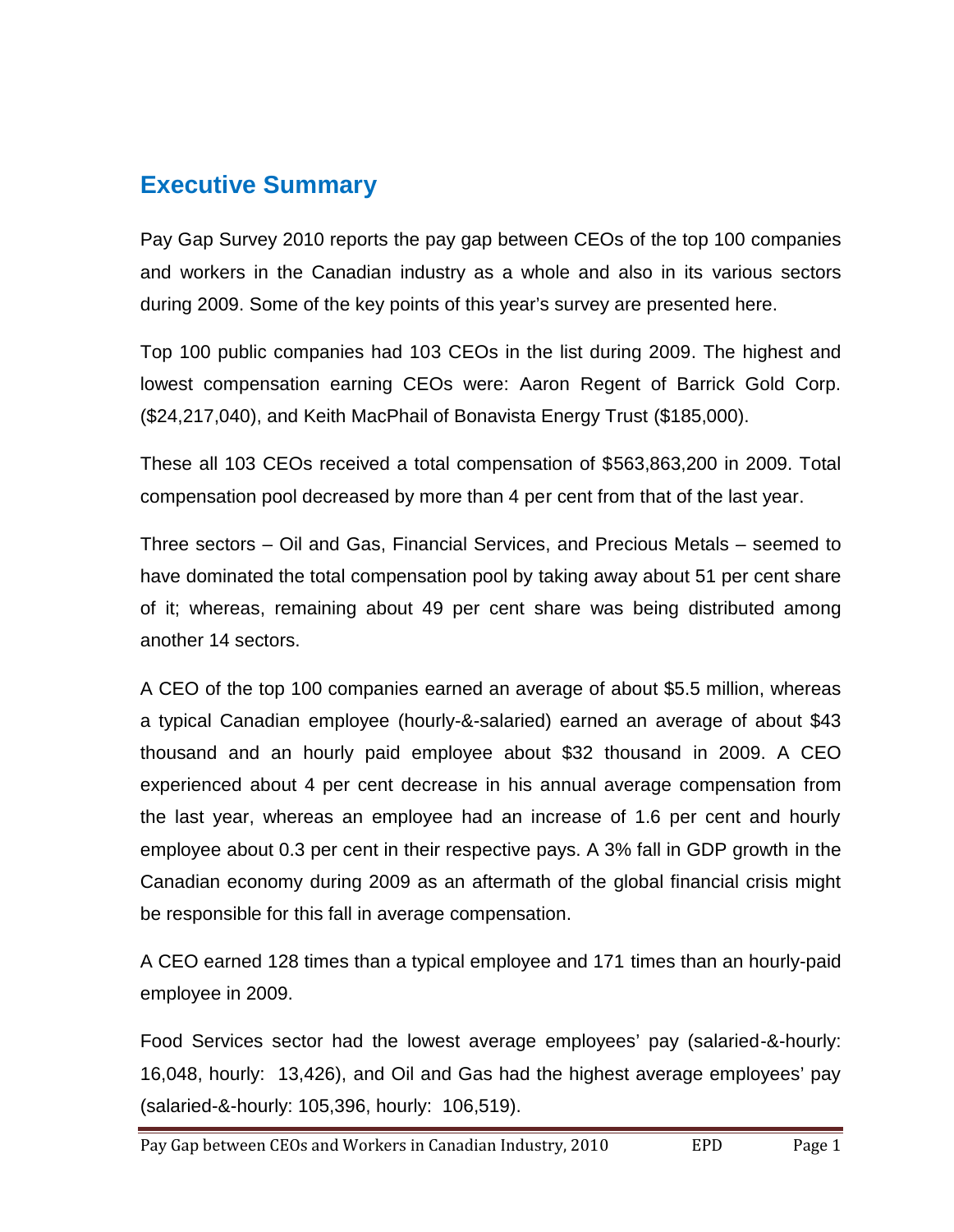With respect to sectoral pay ratios: out of total given 27 sectors, CEO-employee pay ratio was the highest for Merchandising-Health & Personal Care at 314, and lowest for Utilities at 32; whereas out of 18 industrial sectors for which data were available on hourly employees, Banking had the highest pay ratio of 284 and Oil and Gas sector had the lowest of 47.

30% sectors of total given 27 sectors had higher than the national average of CEOemployee pay ratio (128), and 28% sectors of total given 18 sectors had higher than the national average CEO-hourly employee pay ratio (171). Whereas, 26% sectors had less than half the national average (<64) CEO-employee pay ratio, and 22% sectors had less than half of the national average ratio (<81) CEO-hourly employee pay ratio.

Banking sector is found to be the most representative case of higher pay gap in 2009 (where CEO compensation was very high across the sector and employees' pay was low) followed by another sector, Manufacturing- Transportation Equipment.

Higher pay ratios always show greater pay difference between the CEOs and employees, which is considered not a good sign for a society. Worst are the higherpay-ratio cases where sectors have also one of the lowest employees' earnings, e.g. Food Services, Merchandising-Food & Beverage, Merchandising-General, and Merchandising-Health & Personal Care.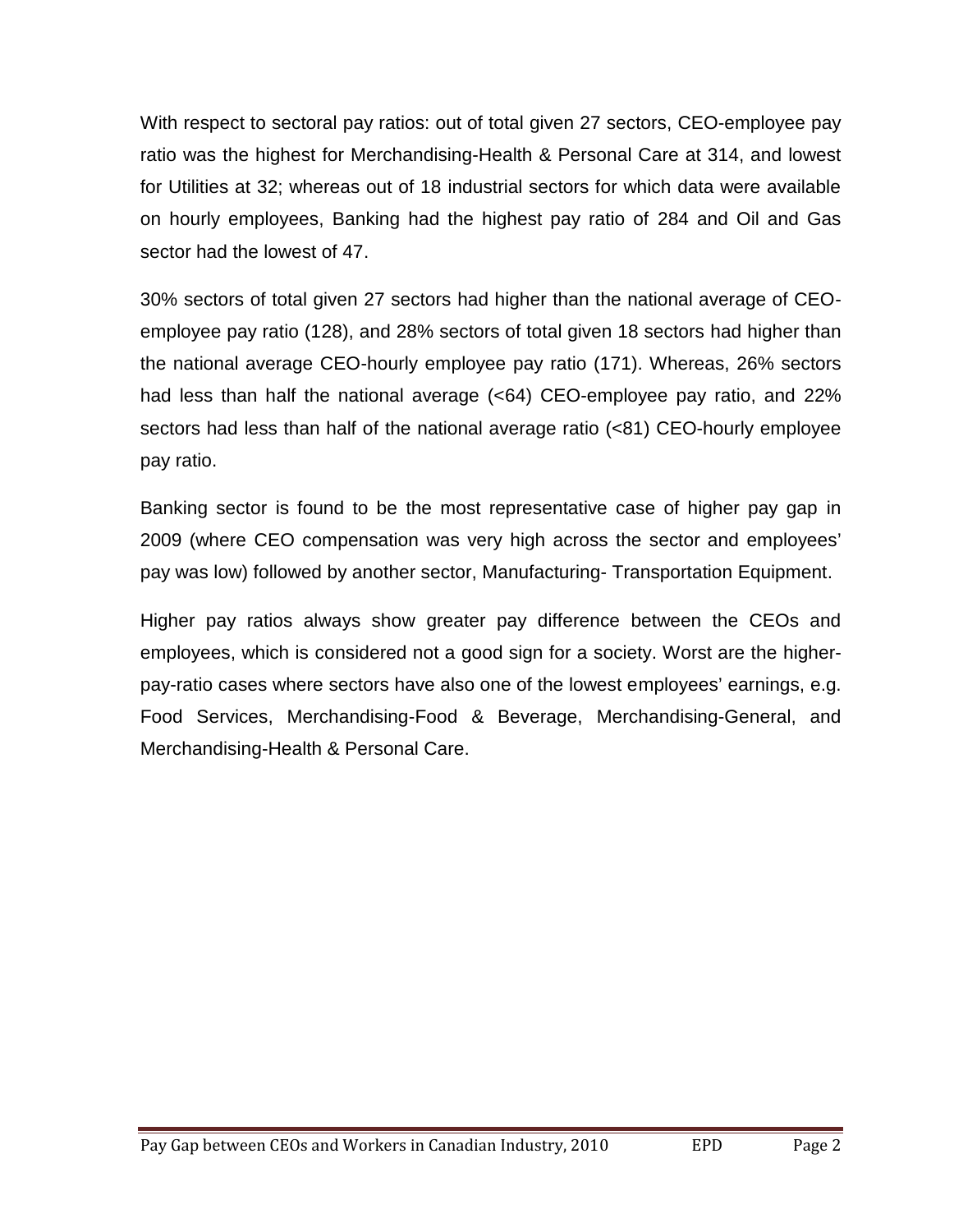# **Pay Gap between CEOs and Workers in Canadian Industry, 2010**

### **Introduction**

High and yet increasing CEO pays phenomenon has led pay gap surveys, of late, become almost an annual ritual internationally. How big and ballooning CEOs' pays have been – this is shown easily by comparing these with the other workers' pays. How the fat pays of the CEOs are fixed, how these have led to the reckless decisions and excess risk taking, and how these are affecting the image of corporate world, stability of the national economies and sustainability of the global economies – these are some of the serious issues related with the pays of CEOs which have been drawing a lot of attention and activism.

Generally, surveys show the pay gap between a CEO and a typical worker at a macro level. But here the analysis takes a step further to see how different sectors fare at the pay gaps between the executives and workers. Present analysis, thus, adds a unique perspective by surveying the pay gaps at sectoral level besides these gaps in the Canadian industry as a whole.

This year's survey reports the pay gap for the year of 2008. In the first part, annual compensation pool of CEOs will be analyzed. Highlights of the year will be discussed along with the exhibition which major sectors have dominated the total CEO compensation pool. In the second part, industry-level absolute and relative gaps will be portrayed between average annual pays of a CEO and a worker of the Canadian industry. In the third part, pay gap between CEOs and workers in the various sectors of Canadian industry will be presented. Methodology and sources of data will be detailed at the end.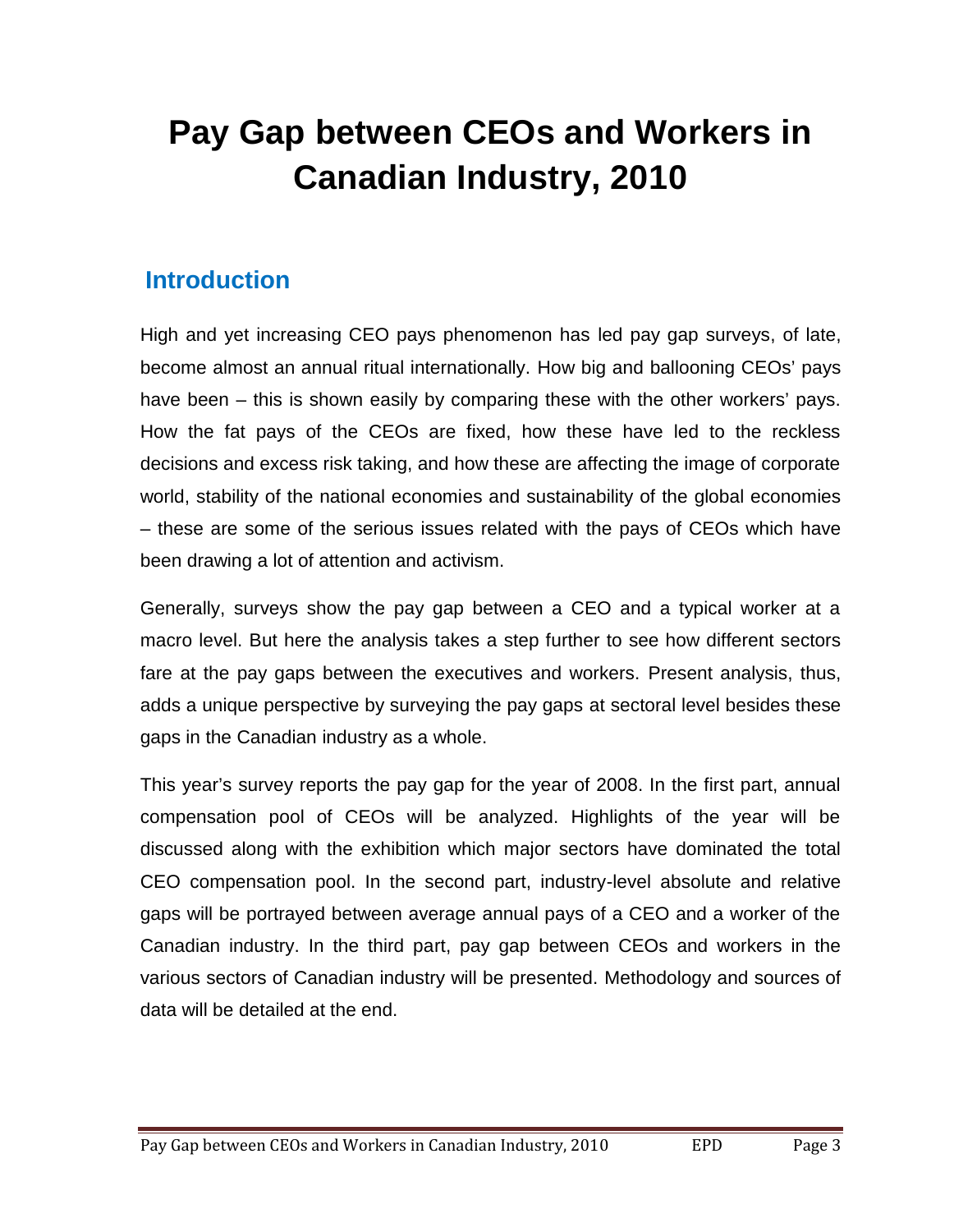### **Part 1: Highlights of the Year on CEOs' Compensation**

There were 103 CEOs in the list of top 100 corporations during 2009. Four companies, namely Magna International, Research in Motion, IGM Financial, and Power Corporation of Canada, have two CEOs each in the list as these were there last year list too. One company, Bell Aliant Regional Communications Income Fund, was not included in the Globe and Mail list because its compensation data was not available.

Top three CEOs and their compensation were: Aaron Regent of Barrick Gold Corp. with \$24,217,040, Hunter Harrison of Canadian National Railway Co. with \$17,343,160, and Gerald Schwartz of Onex Corp. with \$16,689,758.

These all 103 CEOs received a total compensation of \$563,863,200 in 2009. Total compensation pool decreased by more than 4 per cent from the last year's total compensation of \$587,763,653. Global financial crisis and consequent recession in the Canadian economy during 2009 (GDP growth fell by 3%) might have taken a toll on the total compensation pool too.

Sectoral distribution of total compensation pool: to see the sectoral distribution, all the 100 corporations were divided into 17 major sectors and presented here in the Table 1 and Graph 1. Three sectors, namely, Oil and Gas, Financial Services, and Precious Metals took away more than 51 per cent of the total CEO pay cake, and remaining 49 per cent cake was distributed among other 14 industrial sectors. "Payfor-luck" theory might perfectly seem as being applied on these three sectors' CEOs' pay-checks. Canada's relative resilience from the world recession because of comparatively strong commodity demand by emerging markets, Canadian conservative financial regulations, and real estate beat owing to the historically low interest rates during 2009 might be some of the main factors for the better performance of the corporations in these three sectors rather than it is any CEOspecific performance.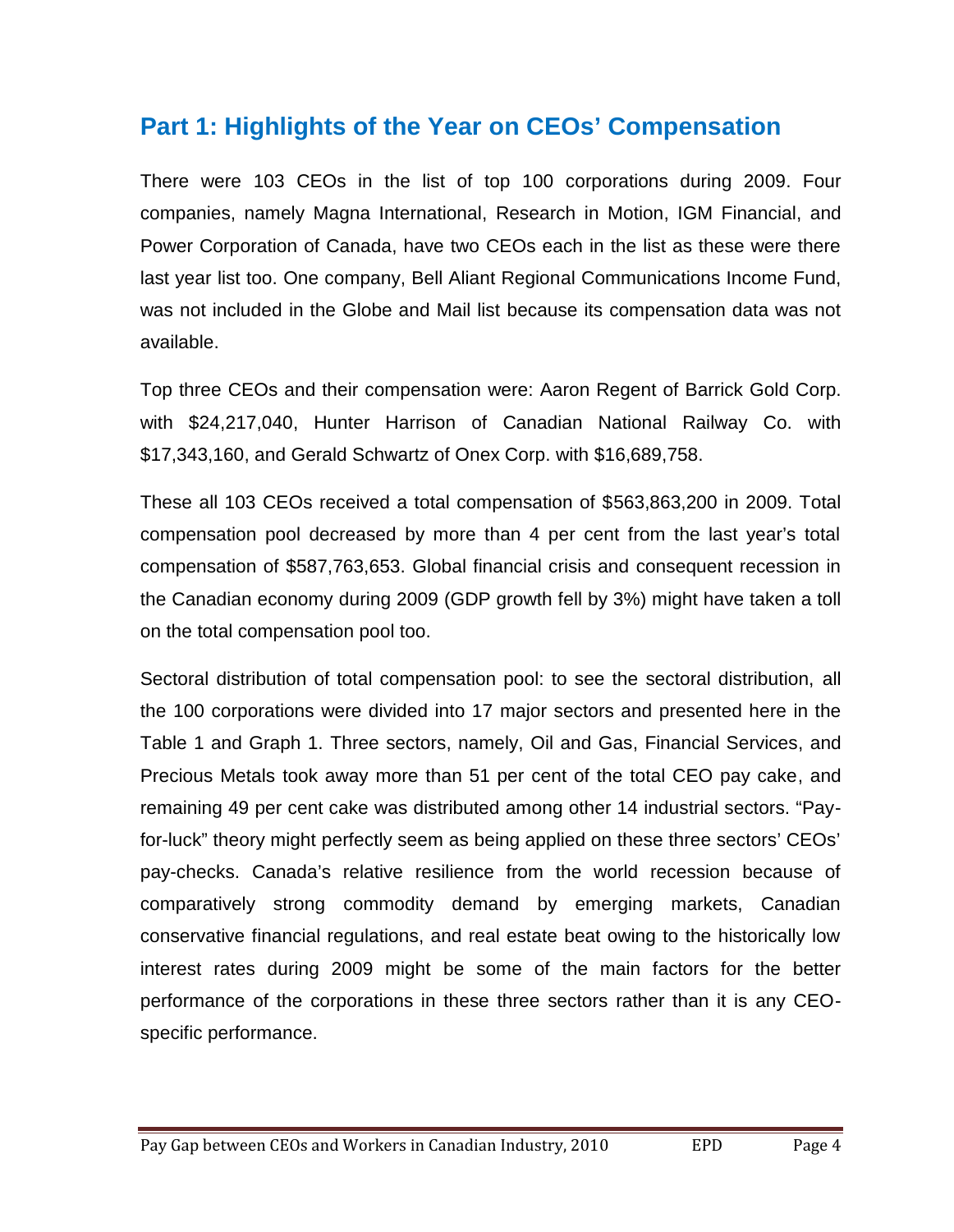**Table 1: Distribution of (Top 100 Companies') Total CEO Compensation into Major Industrial Sectors, 2009**

| <b>Major Industrial Sectors</b>                    | <b>Sectoral Distribution of CEO Compensation</b> |  |  |  |  |
|----------------------------------------------------|--------------------------------------------------|--|--|--|--|
| Agriculture                                        | 4,786,357                                        |  |  |  |  |
| <b>Business Services</b>                           | 4,950,357                                        |  |  |  |  |
| <b>Real Estate</b>                                 | 8,601,251                                        |  |  |  |  |
| Forestry                                           | 8,678,204                                        |  |  |  |  |
| <b>Other Services</b>                              | 10,789,187                                       |  |  |  |  |
| Pipelines                                          | 11,852,368                                       |  |  |  |  |
| Mining                                             | 20,475,404                                       |  |  |  |  |
| <b>Consumer Products</b>                           | 20,616,995                                       |  |  |  |  |
| <b>Utilities</b>                                   | 21,198,596                                       |  |  |  |  |
| <b>Transportation &amp; Environmental Services</b> | 21,537,018                                       |  |  |  |  |
| <b>Industrial Products</b>                         | 30,996,322                                       |  |  |  |  |
| Merchandising and Lodging                          | 36,301,662                                       |  |  |  |  |
| Management & Diversified                           | 38,331,739                                       |  |  |  |  |
| <b>Communications &amp; Media</b>                  | 39,270,106                                       |  |  |  |  |
| <b>Precious Metals</b>                             | 89,102,035                                       |  |  |  |  |
| <b>Financial Services</b>                          | 96,955,884                                       |  |  |  |  |
| Oil and Gas                                        | 99,419,715                                       |  |  |  |  |
| All - Canada Industry                              | 563,863,200                                      |  |  |  |  |

Note: Three sectors - Agriculture, Forestry and Other Services - have one company each. **Graph 1: Percentage Distribution of (Top 100 Companies') Total CEO Compensation into Major Industrial Sectors, 2009**

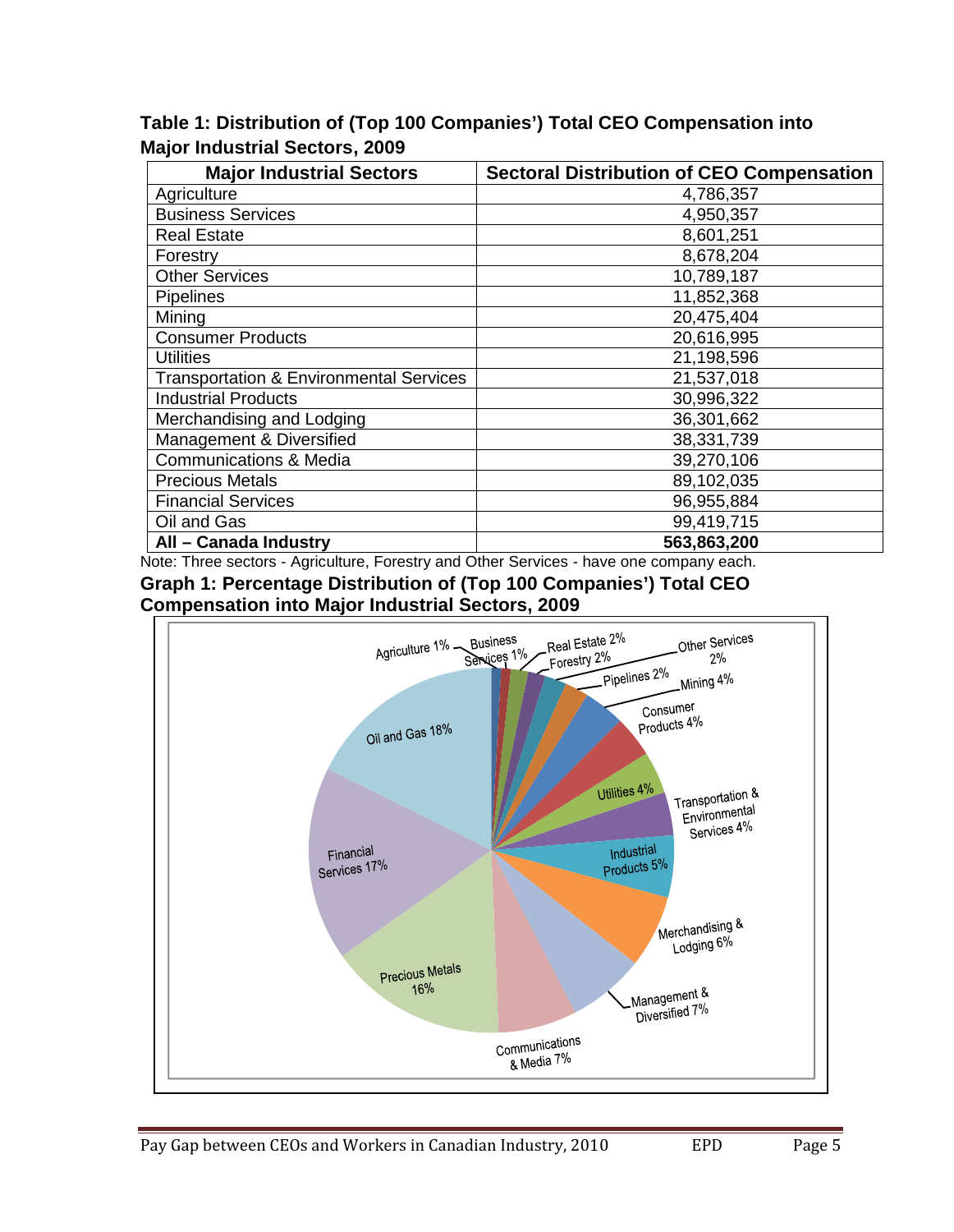## **Part 2: Pay Gap between CEOs and other Employees in entire Canadian Industry, 2009**

A CEO of the top 100 corporations bagged average annual compensation of about \$5.5 million, whereas a typical Canadian industry employee (hourly-&-salaried) earned an average annual pay of about \$43 thousand and an hourly-paid employee about \$32 thousand in 2009 (Graph 2).<sup>1</sup> That means a CEO earned 128 times than a typical employee and 171 times than an hourly-paid employee in 2009 (Graph 3).<sup>2</sup> Big boss is really too big to be compared with rest others!

As compared to 2008, a CEO saw about 4 per cent decrease in the annual average compensation in 2009; whereas an employee had an increase of 1.6 per cent and hourly employee increase of about 0.3 per cent in their respective pays. As already mentioned in last part of the survey, a 3% fall in GDP growth in the Canadian economy during 2009 in the aftermath of the global financial crisis might be responsible for fall in average CEO compensation too.

Pay Gap between CEOs and Workers in Canadian Industry, 2010 EPD Page 6

 $1$  A CEO got an annual average compensation of \$5.7 million and a typical employee bout \$42 thousand and an hourly-paid employee slightly less than \$32 thousand in 2008. 2 These ratios were 135 and 179, respectively in 2008.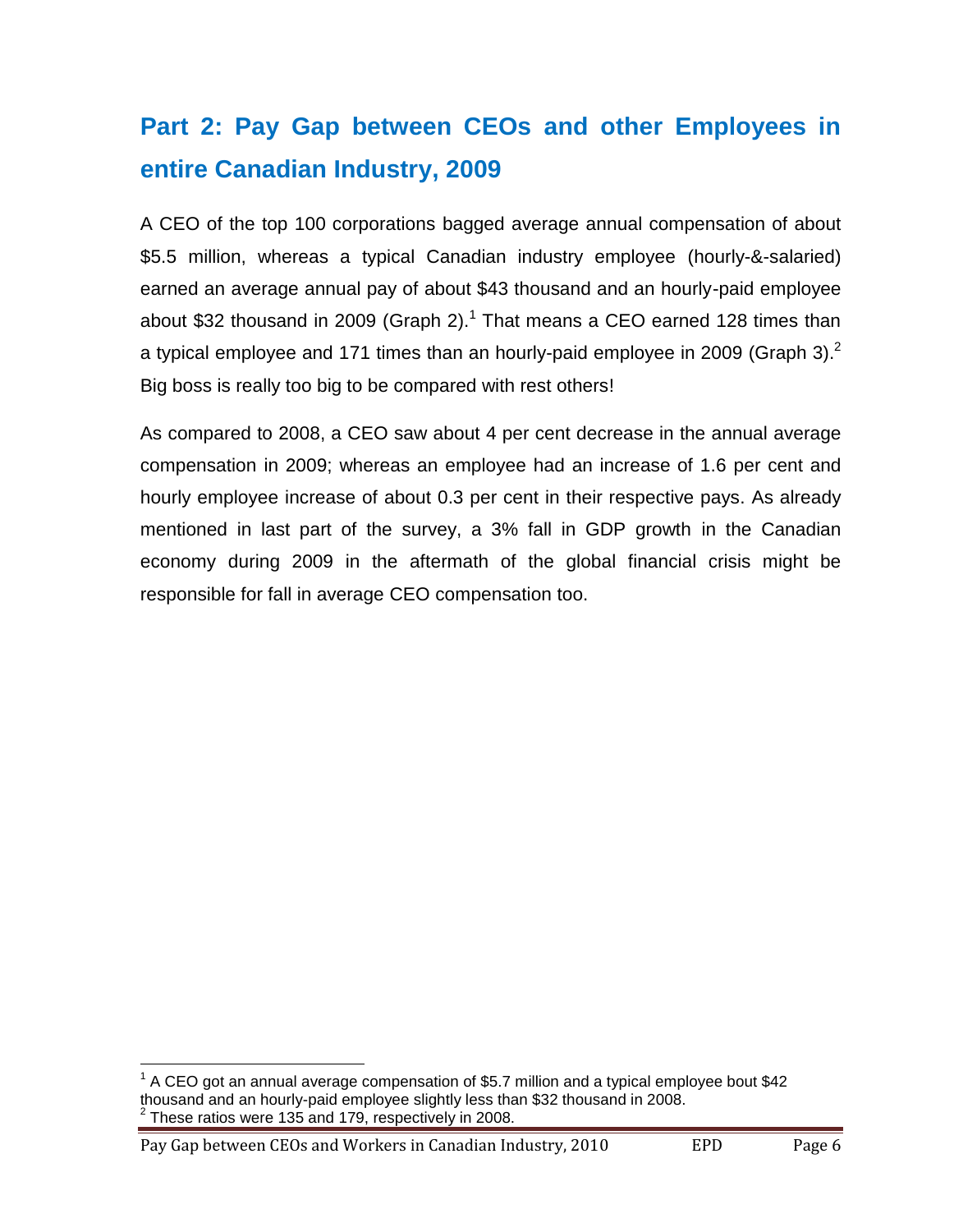

**Graph 2: Comparison between Average Annual Pays of a CEO (of the Top 100 Corporations) and other Employees, 2009**

**Graph 3: Ratio between Average Annual Pays of a CEO (of the Top 100 Companies) and other Employees, 2009**

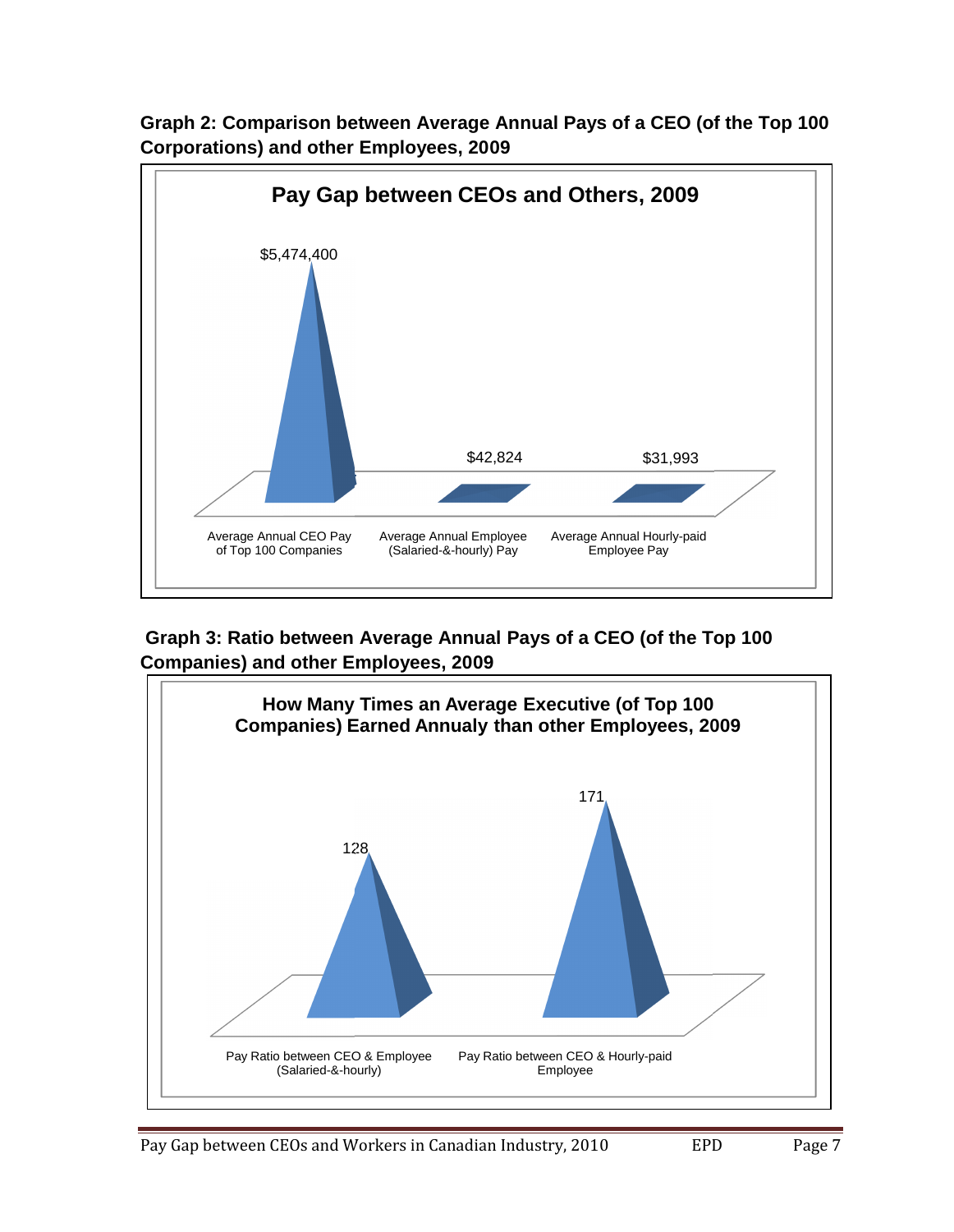## **Part 3: Pay Gap between CEOs and Other Employees in various Sectors of Canadian Industry, 2009**

In this part of the paper, sectoral level pay gap is computed and analyzed to see which sectors have more pay gap than the others during 2009. The above sectoral overview-analysis in the Part 1 was based on the Globe and Mail sectoral division of the top 100 companies. However, in this part, those industrial sectors were being rearranged from general to more specific depending on the type of activity of the companies. This division was done to facilitate the workers' pay (at three digit level) corresponding to the sectors for which CEOs' compensation was available. For example: Financial Services sector was divided into Banking, Financial Investment & Related Activities, and Insurance & Related Activities; and the same way Industrial Products sector was divided into Manufacturing-Chemical, Manufacturing-Metal, and Manufacturing-Transportation Equipment.

All the 100 companies and Globe and Mail list's original 17 sectors were therefore re-arranged into 27 more specific sectors. Out of these 27 industrial sectors, 11 were single company sectors.<sup>3</sup> Graph 4 and Table 2 show the CEO-employee (salaried-&hourly) pay ratios for all the 27 industrial sectors and CEO-hourly employee pay ratios for 18 sectors, as in the latter case data on the wages and working hours were not available for 9 sectors (these were: Merchandising-Health & Personal Care, Merchandising-General, Forestry and Logging, Agriculture, Management and Diversified, Financial Investment and Related Activities, Manufacturing-Metal, Publishing, and Utilities). Following are the key points from the analyses:

- a. Out of all 103 CEOs of the top 100 companies, Aaron Regent of Barrick Gold Corp. received the highest pay of more than \$24 million, and Keith MacPhail of Bonavista Energy Trust received the lowest pay of about \$2 million.
- b. Food Services sector had the lowest average employees' pay (salaried-&-hourly: 16,048, hourly: 13,426), followed by Merchandising-Food & Beverage (20,252,

Pay Gap between CEOs and Workers in Canadian Industry, 2010 EPD Page 8

 $3$  These sectors were: namely, Agriculture, Food Services, Forestry and Logging, Manufacturing-Clothing, Manufacturing-Food, Manufacturing-Metal, Merchandising-General, Merchandising-Health & Personal Care, Merchandising-Vehicles, Publishing, and Real Estate-Engineering & Construction.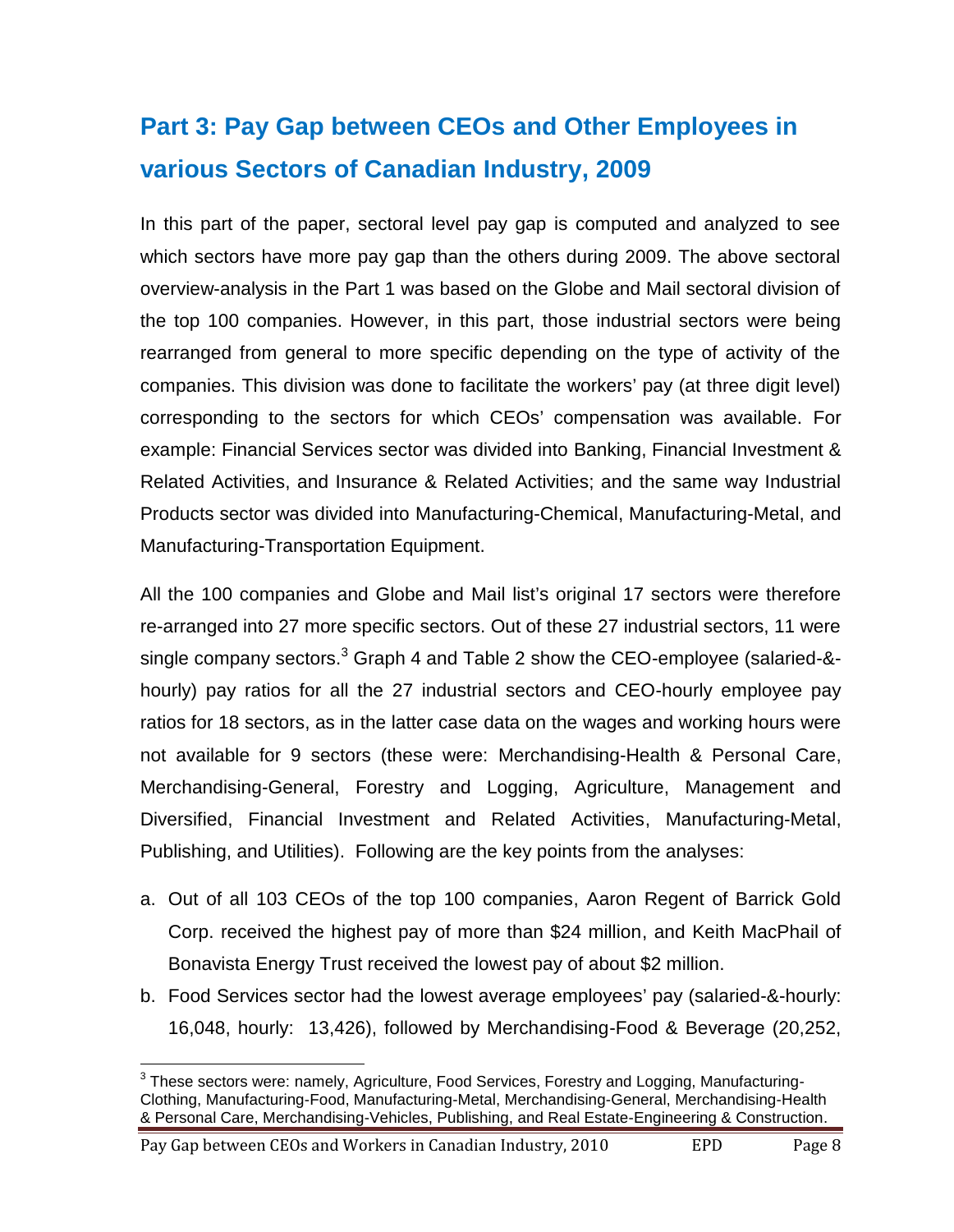18,146), Merchandising-General (21,038, N.A.), Merchandising-Health & Personal Care (28,050, N.A.), and Manufacturing-Clothing (29,893, 20,887).

- c. Oil and Gas had the highest average employees' pay (salaried-&-hourly: 105,396, hourly: 106,519), followed by Utilities (78,041, N.A.), Mining and Precious Metals with the same pay (71,226, 64,244), and Financial Investment & Related Activities (65,244, N.A.).
- d. With respect to the CEO-employee (salaried-&-hourly) pay ratio, out of total 27 sectors, Merchandising-Health & Personal Care had the highest pay ratio of 314, whereas Utilities had the lowest of 32. On the other hand, with respect to the CEO-hourly employee pay ratio, in all 18 industrial sectors for which hourly data were available, Banking had the highest pay ratio of 284 and Oil and Gas sector had the lowest of 47.
- e. Total 8 sectors out of given 27 (i.e. 30%) had higher than the national average CEO-employee (salaried-&-hourly) pay ratio of 128, these are: Merchandising-Health & Personal Care (314), Merchandising-General (306), Banking (195), Forestry & Logging (191), Food Services (174), Transportation-Rail (173), Communications & Media (131), and Manufacturing-Chemical (131). With respect to the CEO-hourly employee pay ratio, 5 sectors out of total given 18 (i.e. 28%) have higher than the national average ratio of 171: Banking (284), Food Services (208), Transportation-Rail (198), Manufacturing-Chemical (175), and Communications & Media (165). These are the same sectors which were also on the top ranks in the above CEO-employee pay ratio list when those sectors are ignored where data on hourly wage and work-hours are not available.
- f. As regards to the CEO-employee (salaried-&-hourly) pay ratio, 7 sectors (i.e. 26%) had less than half the national average (<64): Utilities (32), Oil & Gas (47) and Mining (48), Real Estate (57), Manufacturing-Clothing (58), Publishing (62), and Real Estate-Engineering & Construction (63). Regarding CEO-hourly employee pay ratio, 4 sectors (i.e. 22%) had less than half of the national average ratio (<81): Oil and Gas (47), followed by Mining (53), Real Estate-Engineering & Construction (66), and Manufacturing-Food (78).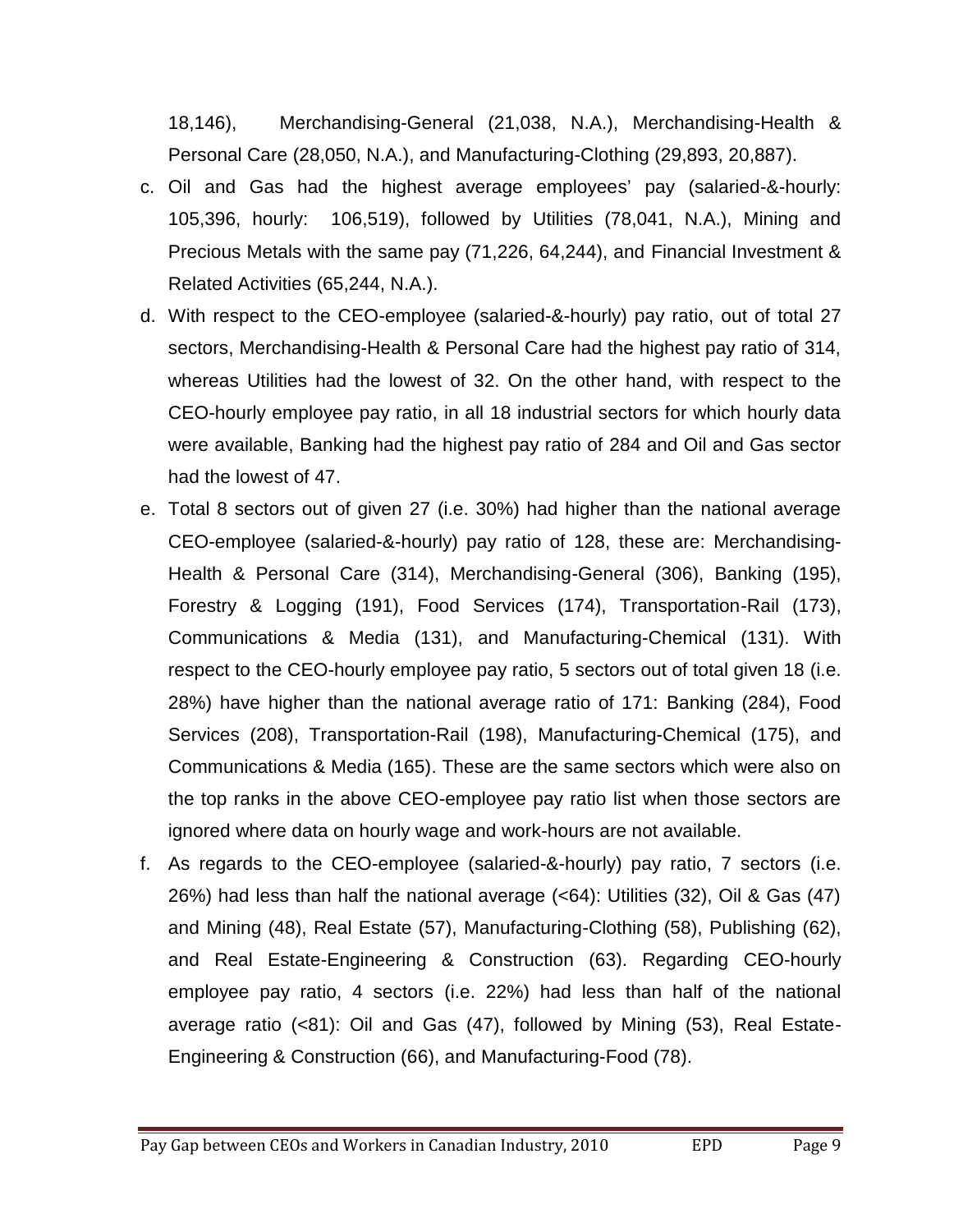- g. Sectors with lower pay ratio, like Utilities, and Oil & Gas may not be seen as conclusive; because of higher CV for CEO pays in these sectors, sectoral averages do not truly represent all the comprising corporations' CEO pays. Therefore higher variability in the CEOs' pays makes these sectors as less reliable as true cases of low pay ratio.
- h. Although lower pay ratios are good, but any judgment on a particular sector with low ratio requires a prior qualification. Because low ratio might be due to either or both the numerator and denominator effects. For example, low pay ratios in two sectors – Oil & Gas and Mining – are due to both relatively high CEO pay and employees' pay, but in other two sectors – Real Estate and Manufacturing-Clothing – because of both lower CEO pay and employees' pay, whereas in another sector – Real Estate-Engineering & Construction – it is due to both pays being relatively moderate, and in yet another case of Utilities, it is due to relatively lower numerator, i.e. CEO pay. It would require a normative call to settle on which case is better than the other.
- i. Two sectors Banking and Manufacturing-Transportation Equipment were found to be the most representative case of higher pay gap where CEO compensation (the numerator) was very high across the sector (as indicated by low CV) and employees' pay (the denominator) low.
- j. Higher pay ratios always show greater pay differences between the CEOs and other employees, which are considered a bad sign for any society. Worst are those cases where besides higher pay ratios, sectors have also very low employees' earnings, for example: Food Services, Merchandising-Food & Beverage, Merchandising-General, and Merchandising-Health & Personal Care.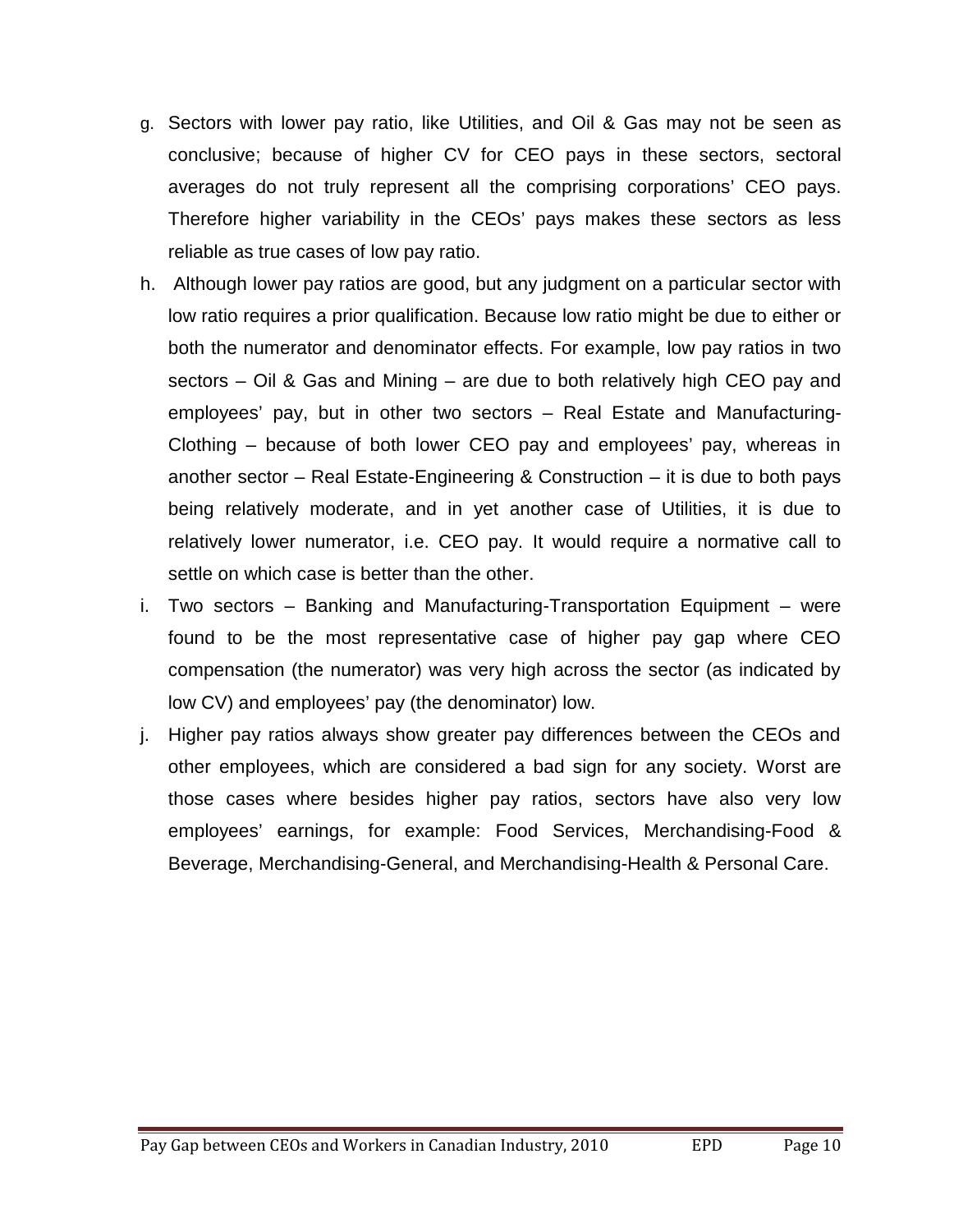|                                                    | CEO Pay -                  | $CEO Pay -$<br>Coefficient | Employee<br>Pay-           | <b>Hourly</b><br>Employee<br>Pay- | Average<br>Pay Ratio<br>between | Average<br>Pay Ratio<br>between<br>CEO& |
|----------------------------------------------------|----------------------------|----------------------------|----------------------------|-----------------------------------|---------------------------------|-----------------------------------------|
| <b>Sectors</b>                                     | <b>Sectoral</b><br>Average | of Variation<br>(CV)       | <b>Sectoral</b><br>Average | <b>Sectoral</b><br>Average        | CEO&<br>Employee                | <b>Hourly Paid</b><br><b>Employee</b>   |
| <b>Utilities</b>                                   | 2,475,990                  | 0.63                       | 78.041                     | <b>NA</b>                         | 32                              | NA.                                     |
| <b>Oil and Gas</b>                                 | 4,970,986                  | 0.81                       | 105,396                    | 106,519                           | 47                              | 47                                      |
| Mining                                             | 3,412,567                  | 0.49                       | 71,226                     | 64,244                            | 48                              | 53                                      |
| <b>Real Estate</b>                                 | 2,284,886                  | 0.36                       | 40,103                     | 26,930                            | 57                              | 85                                      |
| Manufacturing-Clothing                             | 1,733,385                  |                            | 29,893                     | 20,887                            | 58                              | 83                                      |
| Publishing                                         | 3,690,844                  |                            | 59,387                     | <b>NA</b>                         | 62                              | <b>NA</b>                               |
| Real Estate-Engineering & Construction             | 4,031,480                  |                            | 64,073                     | 61,333                            | 63                              | 66                                      |
| Manufacturing-Food                                 | 2,525,775                  |                            | 38,280                     | 32.233                            | 66                              | 78                                      |
| <b>Insurance and Related Activities</b>            | 3,672,037                  | 0.86                       | 54,473                     | 38,833                            | 67                              | $\overline{95}$                         |
| Merchandising-Vehicles                             | 2,967,207                  |                            | 43,783                     | 34,293                            | $\overline{68}$                 | $\overline{87}$                         |
| Manufacturing-Metal                                | 4,725,124                  |                            | 59,095                     | <b>NA</b>                         | 80                              | <b>NA</b>                               |
| <b>Financial Investment and Related Activities</b> | 5,752,680                  | 1.27                       | 65,244                     | <b>NA</b>                         | 88                              | <b>NA</b>                               |
| Professional-scientific-technical Services         | 5,246,515                  | 0.93                       | 58,713                     | 39,946                            | 89                              | 131                                     |
| Management and Diversified                         | 5,552,998                  | 0.65                       | 59,533                     | <b>NA</b>                         | 93                              | <b>NA</b>                               |
| <b>Precious Metals</b>                             | 7,425,170                  | 0.86                       | 71,226                     | 64,244                            | 104                             | 116                                     |
| <b>Transportation-Pipeline</b>                     | 4,887,687                  | 0.49                       | 45,484                     | 38,047                            | 107                             | 128                                     |
| Agriculture                                        | 4,786,357                  |                            | 39,660                     | <b>NA</b>                         | 121                             | <b>NA</b>                               |
| Manufacturing-Transportation Equipment             | 6,831,509                  | 0.13                       | 56,136                     | 48,996                            | 122                             | 139                                     |
| Merchandising-Food & Beverage                      | 2.552.549                  | 0.40                       | 20.252                     | 18,146                            | 126                             | 141                                     |
| Manufacturing-Chemical                             | 7,378,168                  | 0.50                       | 56,464                     | 42,227                            | 131                             | 175                                     |
| Communications & Media                             | 7,844,958                  | 0.49                       | 59,891                     | 47,626                            | 131                             | 165                                     |
| <b>Transportation-Rail</b>                         | 10,768,509                 | 0.86                       | 62,109                     | 54,481                            | $\overline{173}$                | 198                                     |
| <b>Food Services</b>                               | 2,788,628                  | $\blacksquare$             | 16,048                     | 13,426                            | 174                             | 208                                     |
| Forestry and Logging                               | 8,678,204                  |                            | 45,355                     | <b>NA</b>                         | 191                             | $\overline{\mathsf{N}}$                 |
| Banking                                            | 9,610,411                  | 0.37                       | 49,315                     | 33,804                            | 195                             | 284                                     |
| Merchandising-General                              | 6,432,255                  |                            | 21,038                     | <b>NA</b>                         | 306                             | <b>NA</b>                               |
| Merchandising-Health & Personal Care               | 8,798,279                  |                            | 28,050                     | <b>NA</b>                         | 314                             | <b>NA</b>                               |

#### **Table 2: Sectoral Pay Averages and Ratios, 2009**

**Notes** 

NA : not available

: Cannot be calculated as these sectors comprise of single companies each. For the list, see 'Note number 2' of the Graph 4.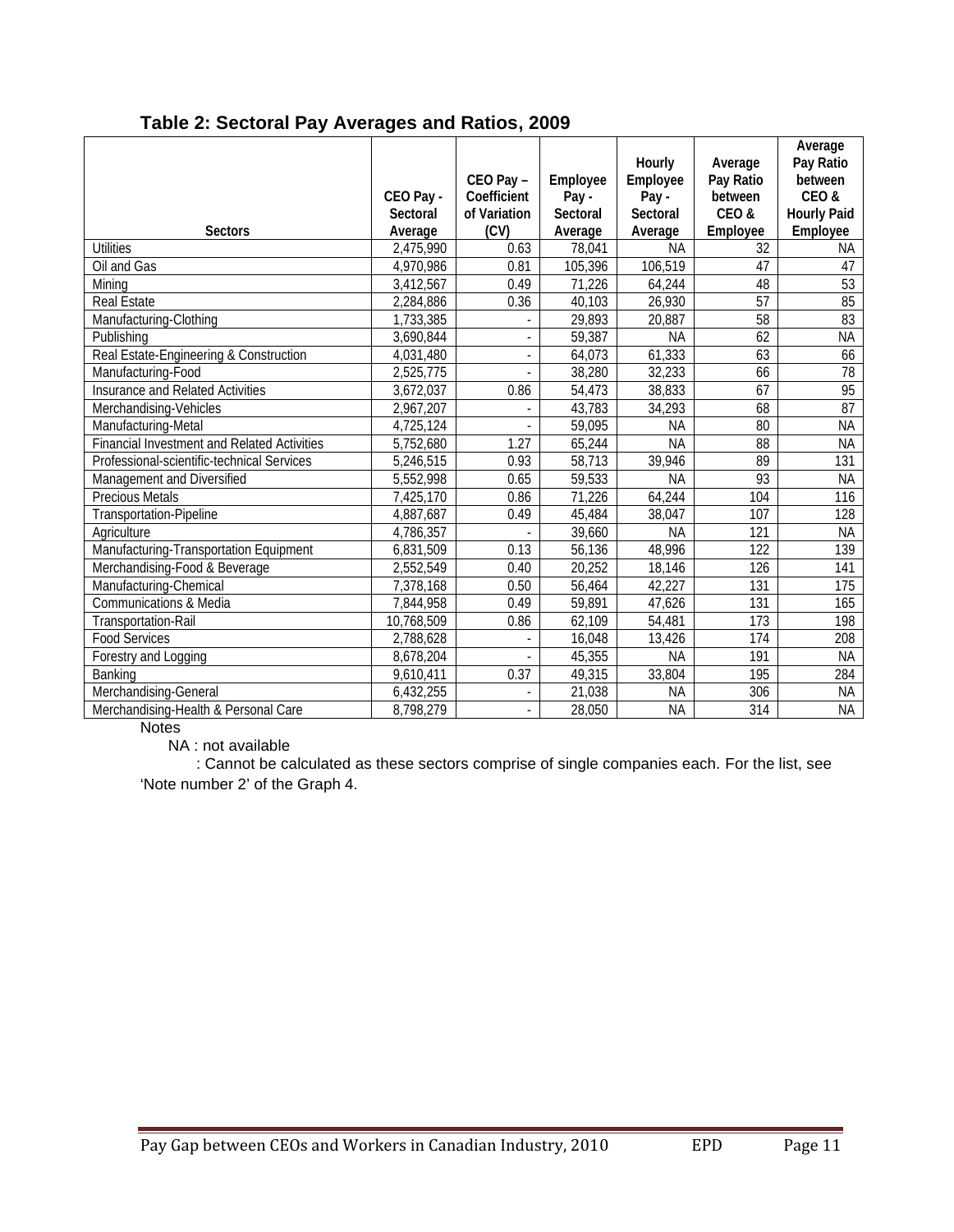#### **Graph 4: Ratio between Average Annual Pays of a CEO (of Top 100 Companies) and other Employees in various Industrial Sectors, 2009**



Notes:

- 1. When there is no red bar, it means data for hourly-paid employees are not available.
- 2. 9 sectors are single company sectors Agriculture, Food Services, Forestry and Logging, Manufacturing-Clothing, Manufacturing-Food, Manufacturing-Metal, Merchandising-General, Merchandising-Health & Personal Care, and Merchandising-Vehicles.

Pay Gap between CEOs and Workers in Canadian Industry, 2010 EPD Page 12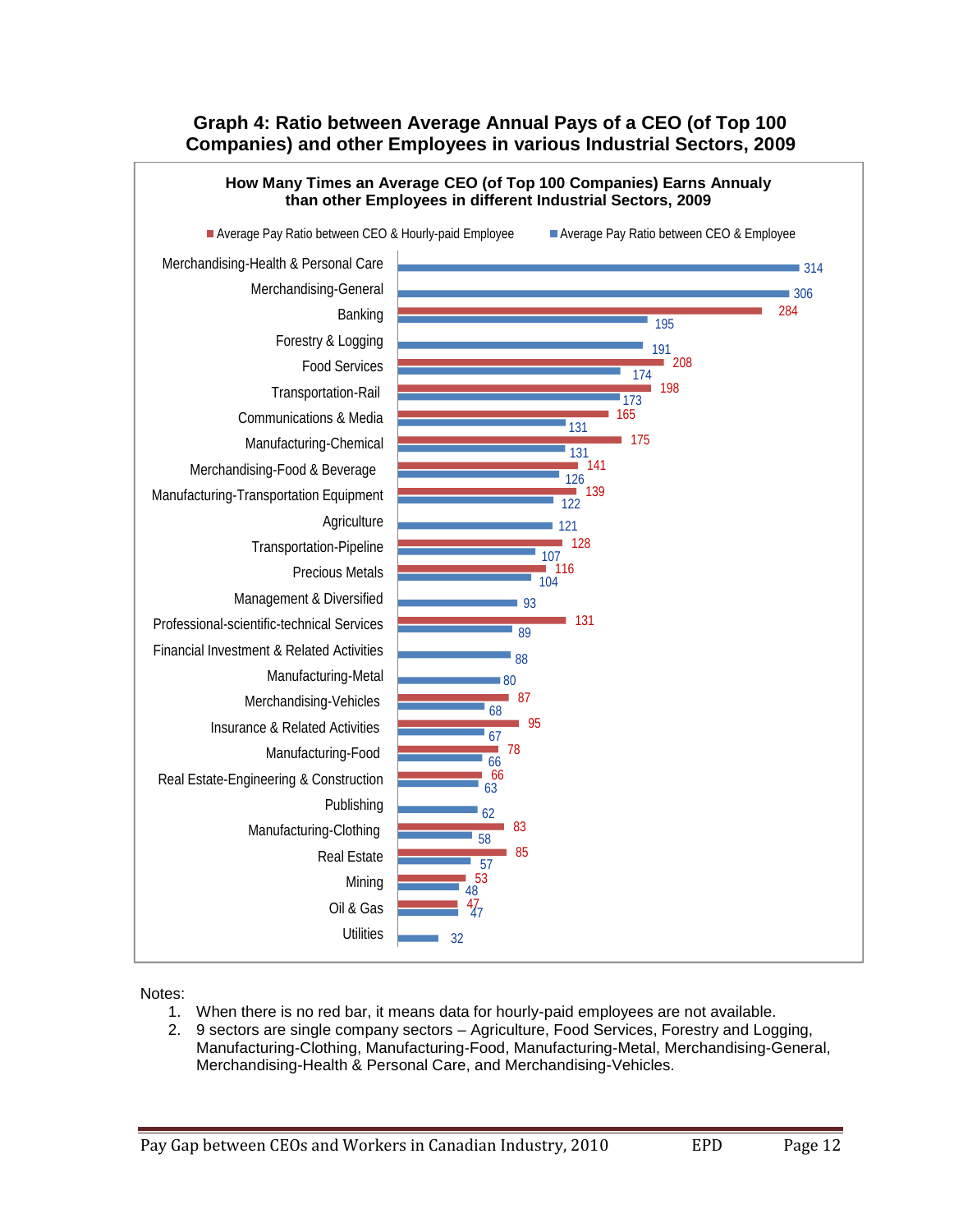### **Methodology**

Two data sources were relied on: Globe and Mail lists and Statistics Canada resources. Two 'Globe and Mail' lists were used: 2009 Compensation Ranking<sup>i</sup>, and Top 1000 Publicly Traded Companies<sup>ii</sup>. First list contained basically the compensation of 103 CEOs of the 100 largest companies (by market capitalization) in the S&P/TSX composite index as of April 1, 2009. Second list included the basic financials of the largest 1000 publicly traded Canadian corporations measured by assets. Three summary tables<sup>iii</sup> of the Statistics Canada were used to calculate the pays of workers: industry-wise average weekly earnings for (hourly-&-salaried) employees, industry-wise average hourly earnings for hourly employees, and industry-wise average weekly hours for hourly employees. 'North American Industry Classification System 2007 – Canada', published by Statistics Canada, was used to determine the industry classification<sup>iv</sup>. Three digit level industry classifications were used; when three digit data was not available, two digit data was relied on.

For the sectoral CEO-employee pay ratios' computation, Globe and Mail list's original broad 17 sectors were re-arranged into more specific 27 sectors depending on the type of activity of the corporations. This rearrangement was done in order to facilitate the employees' wages and working hours (at three digit level) corresponding to the CEOs' pays in those sectors. For example, Financial Services sector was divided into Banking, Financial Investment & Related Activities, and Insurance & Related Activities. After rearranging the sectors, data on employees' wages and working hours were collected correspondingly.

As it is obvious, CEOs' Total compensation figures (comprising of salary, bonus, stock awards, option grants, and pension value) were taken from the Globe and Mail list. To calculate employees' average annual earnings, weekly earnings were multiplied by 52 [i.e., (weekly earnings)\*(52)]. In case of hourly-paid employees, work hours and hourly earnings were given; therefore, to arrive at average annual earnings, hourly earnings were multiplied by weekly hours and 52 [i.e., (hourly earnings)\*(weekly hours)\*(52)]. These annual pays were used to calculate the respective pay ratios.